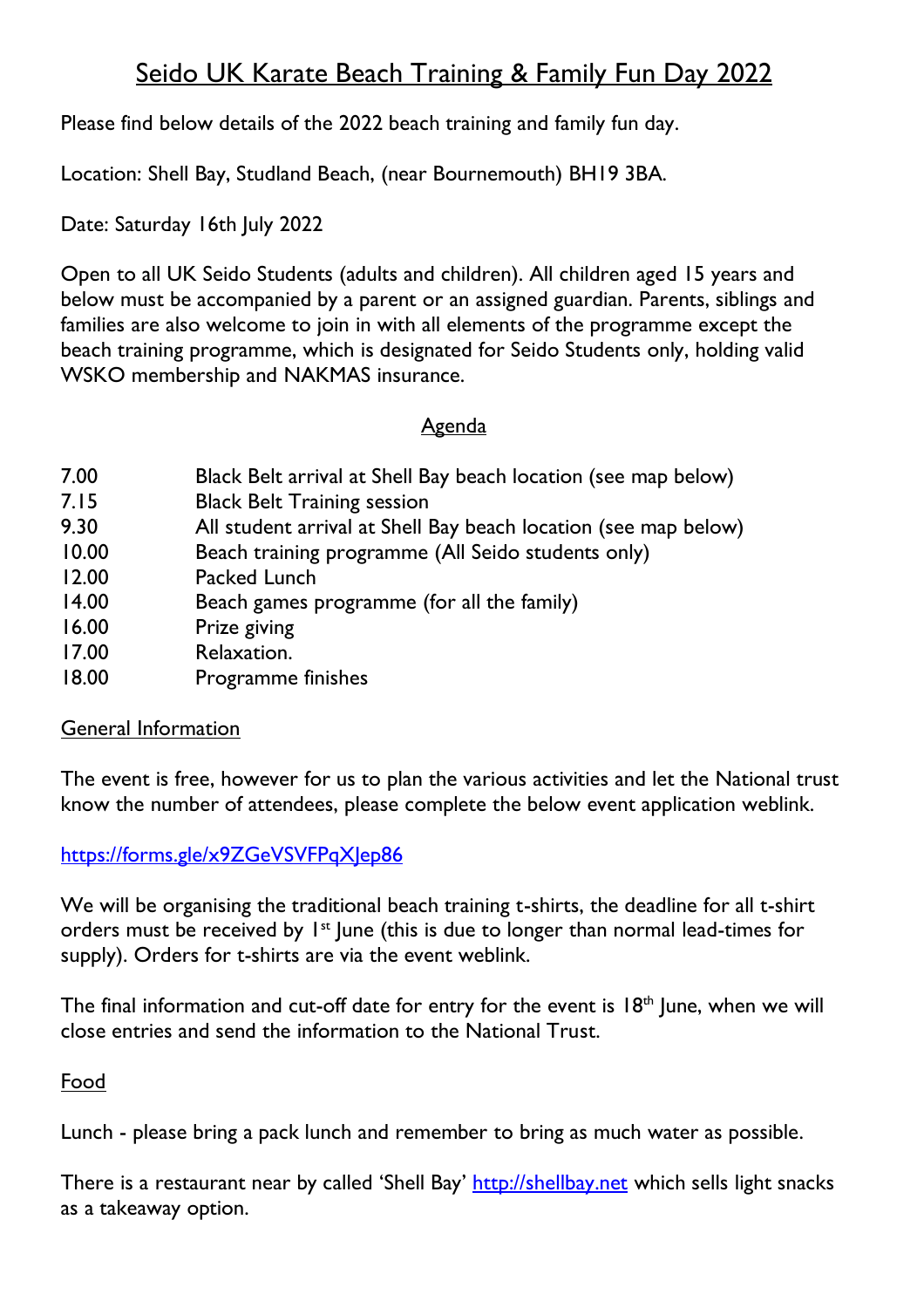#### What should I wear?

For the beach training programme, Black belts should wear their full Gi. Kyu grades should wear your karate Gi trouser, Karate belt and Seido Karate t-shirt. We will precheck the beach for sharp objects, however you should wear beach shoes for training, if you train in bare feet you do so at your own risk.

Please note you will get wet as we aim to also train in the sea. So please bring a change of clothes and wear something appropriate under your Gi whilst training. Please advise Sensei Mark Terry if you cannot swim prior to participation, we will ensure you are kept safe during the 'in water' training sessions.

For all other elements of the programme you should wear clothing commensurate with the weather conditions. By the way there will be a prize for the best beach hat and sunglasses, and spot prizes for generally being silly and those judged by the organisers for having the most fun.

#### **Toilets**

There are national trust toilets located within 5 mins walk at Shell Bay Car Park.

#### Changing Facilities

There are no changing facilities, so please plan for this. Alternatively, you can use the toilets at Shell Bay national trust car park.

## Health Considerations

If the weather is hot there is very little shade at Shell Bay so we (hopefully) will be in the sun all day (please prepare for this). Please bring plenty of water, and sunscreen. The dojo First Aid kit will be available but please plan to bring any medical related requirements with you (as you would if visiting a beach for the day with your family). It might also be worth considering bringing a wind break, small pop-up tent or a beach umbrella to provide some shade / shelter.

#### **Instructors**

All instructors must hold valid DBS certification.

#### Insurance & WSKO membership

All students participating in this event must have valid WSKO and NAKMAS insurance. Only students with valid WSKO and NAKMAS insurance may take part in any of the karate activities. Parents or guardians who take part in the beach activities do so at their own risk.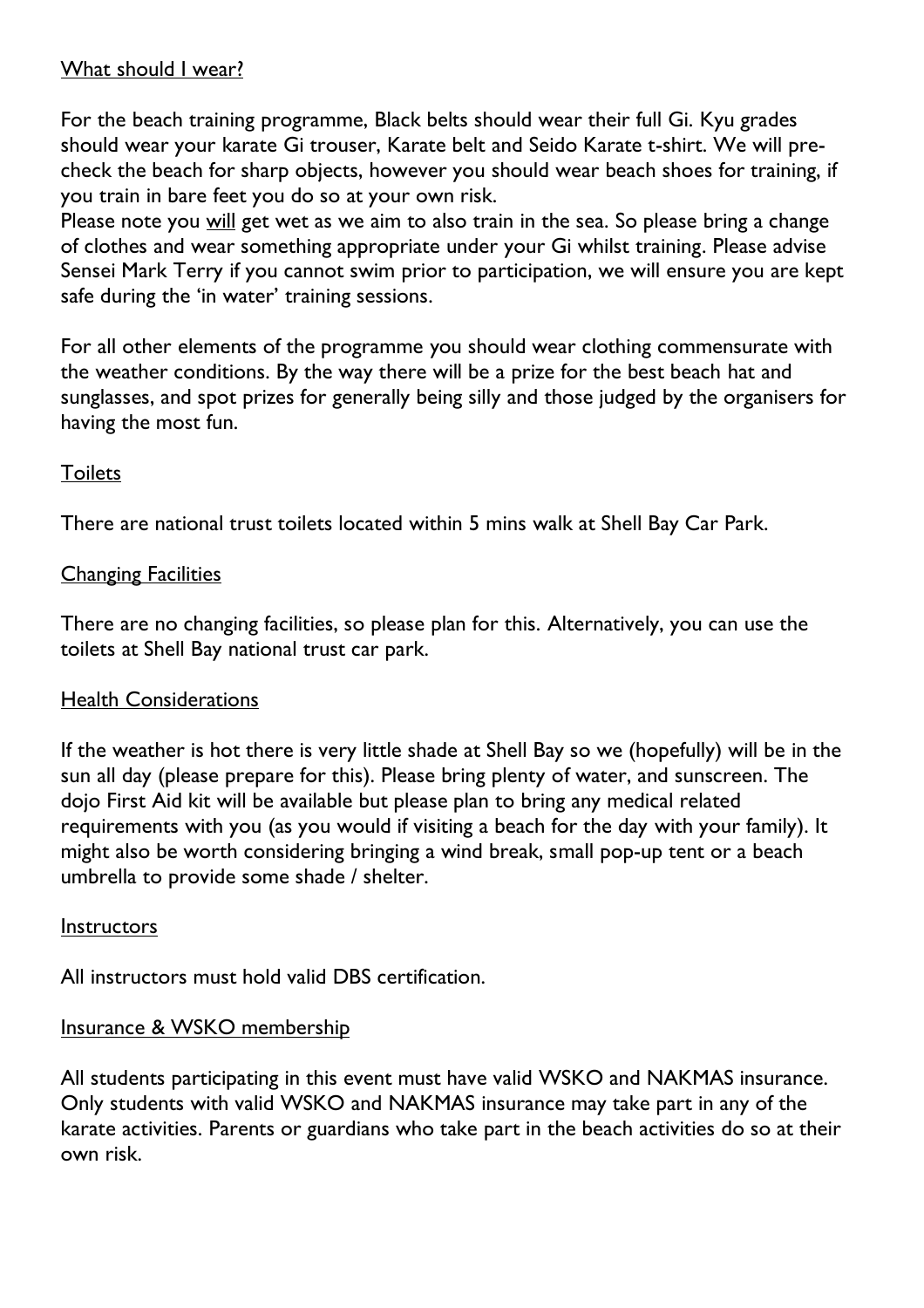## Transport & Parking

By Car – If you arrive early, you can park at the national trust car park at shell bay, there is a daily charge for parking (this car park gets very busy). If you are a National Trust member, parking is free. Alternatively, you can park along beach road, free of charge (again this area also usually gets very busy, very early and the walk to shell bay is approx. 5-10 mins). The chain ferry cost is  $\angle$ 5 each way, please note the queue for the ferry can be extremely long (sometimes over 1 hour) so please plan accordingly. You can of course reach Shell Bay by traveling via Wareham, and avoid the ferry all together.

We will be organising a coach that will leave and return from High Wycombe. Details of the coach arrangements will be given to all students and parents who complete the event weblink and reserve a seat (spaces are limited so please book your place early – first come first serve).

Alternatively you are able to park in Bournemouth and either use the chain ferry as a pedestrian / cyclist, there is also a bus (number 50) that runs regularly from Bournemouth to Swanage and drops off and picks up at Shell Bay.

## Parental Consent Form

A parental consent form must be signed on behalf of all children (17 and under) attending this event. Please request a copy of the consent form from Sensei Mark Terry in advance. All signed consent forms must be sent to Sensei Mark Terry prior to the event.

## Useful Links

<https://www.nationaltrust.org.uk/studland-bay>

<http://www.sandbanksferry.co.uk/index.php>

[https://www.poole.gov.uk/parking/car-parks/beach-car-parks/sandbanks-surface-car](https://www.poole.gov.uk/parking/car-parks/beach-car-parks/sandbanks-surface-car-park/#.YIwY0i9Q2fV)[park/#.YIwY0i9Q2fV](https://www.poole.gov.uk/parking/car-parks/beach-car-parks/sandbanks-surface-car-park/#.YIwY0i9Q2fV)

For any further information please contact Sensei Mark Terry:

[mark.terry66@btinernet.com](mailto:mark.terry66@btinernet.com) or 07450 277155.